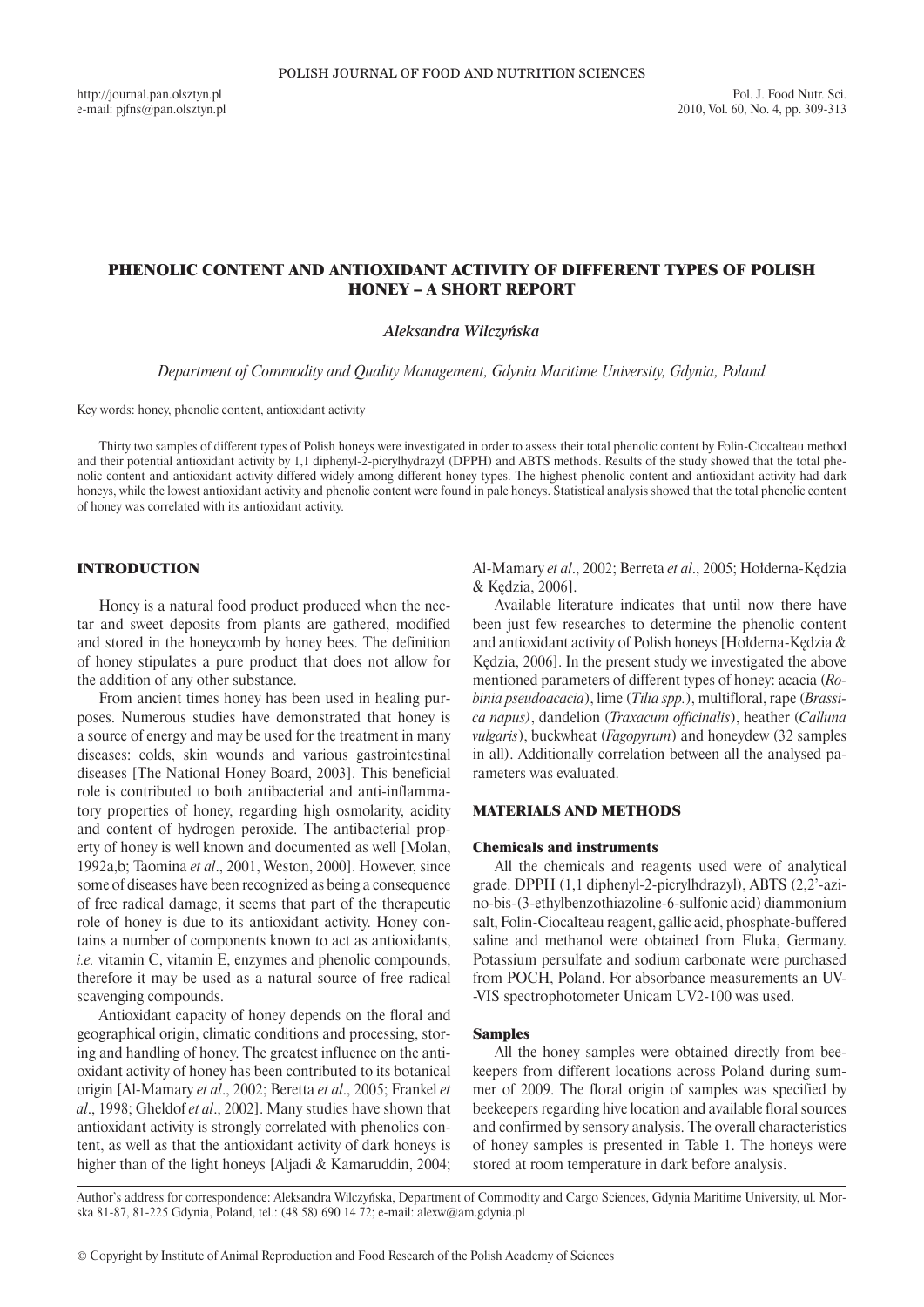| Sample no.     | Floral origin   | Geographical origin | Harvest date                   | Colour*                     |
|----------------|-----------------|---------------------|--------------------------------|-----------------------------|
| $\mathbf{1}$   | rape            | Pomerania           | <b>July 2009</b>               | cream                       |
| $\overline{2}$ | rape-dandelion  | Pomerania           | <b>July 2009</b>               | cream to pale yellow        |
| 3              | rape-dandelion  | Pomerania           | <b>July 2009</b>               | cream to pale yellow        |
| $\overline{4}$ | lime            | Pomerania           | <b>July 2009</b>               | amber                       |
| 5              | accacia         | Pomerania           | <b>July 2009</b>               | pale yellow                 |
| 6              | honeydew        | Pomerania           | August 2009                    | dark brown with green tinge |
| 7              | buckwheat       | Pomerania           | <b>July 2009</b>               | dark brown                  |
| 8              | multifloral     | Pomerania           | <b>July 2009</b>               | amber                       |
| 9              | rape            | Pomerania           | <b>July 2009</b>               | cream                       |
| 10             | dandelion       | Pomerania           | <b>July 2009</b>               | cream                       |
| 11             | honeydew        | Małopolska region   | <b>July 2009</b>               | dark brown with green tinge |
| 12             | buckwheat       | Małopolska region   | <b>July 2009</b>               | dark brown                  |
| 13             | multifloral     | Małopolska region   | <b>July 2009</b>               | amber                       |
| 14             | accacia         | Małopolska region   | <b>July 2009</b>               | yellow                      |
| 15             | rape            | Małopolska region   | <b>July 2009</b>               | cream                       |
| 16             | heather         | Małopolska region   | August 2009                    | dark brown                  |
| 17             | honeydew        | Bieszczady          | <b>July 2009</b>               | dark brown with green tinge |
| 18             | dandelion       | Małoplska region    | <b>July 2009</b>               | pale yellow                 |
| 19             | accacia         | Wielkopolska region | <b>July 2009</b>               | yellow                      |
| 20             | multifloral     | Wielkopolska region | <b>July 2009</b>               | amber                       |
| 21             | honeydew        | Bieszczady          | <b>July 2009</b>               | dark amber                  |
| 22             | multifloral     | Pomerania           | <b>July 2009</b>               | cream                       |
| 23             | multifloral     | Wielkopolska region | <b>July 2009</b>               | pale amber                  |
| 24             | nectar-honyedew | Bieszczady          | dark amber<br><b>July 2009</b> |                             |
| 25             | heather         | Wielkopolska region | August 2009                    | pale brown                  |
| 26             | multifloral     | Masuria             | <b>July 2009</b>               | cream                       |
| 27             | rape            | Pomerania           | <b>July 2009</b>               | cream                       |
| 28             | multifloral     | Pomerania           | <b>July 2009</b>               | dark yellow                 |
| 29             | lime            | Pomerania           | <b>July 2009</b><br>amber      |                             |
| 30             | buckwheat       | Pomerania           | August 2009<br>dark brown      |                             |
| 31             | rape            | Pomerania           | <b>July 2009</b>               | cream                       |
| 32             | heather         | Pomerania           | August 2009                    | dark amber                  |

\*visual observation

### Methods

To determine the total phenolic content (TPC) of honeys, the method of Meda *et al*. [2005] was employed. Honey solutions with a concentration of 1 g/10 mL of distilled water were centrifuged  $(3000 \times g)$  and filtered. After that, 0.5 mL of the resultant solution were mixed with 2.5 mL of 0.2N solution of Folin-Ciocalteau reagent and 2 mL of sodium carbonate solution (75 g/L). After incubation in dark and at room temperature for 2 h, the absorbance of the reaction mixture was measured at  $\lambda = 760$  nm using a UV-VIS spectrophotometer Unicam. The standard curve was produced for gallic acid within the concentration range from 20 to 200 mg/L  $(R<sup>2</sup>=0.9998, y=0.1254x-0.1424)$  The total phenolic content was expressed as mg gallic acid equivalents per100 g of honey sample (mgGAE/100 g).

The scavenging activity against 1,1-diphenyl-2- picrylhydrazyl (DPPH•) radical of honey was estimated according to the procedure described by Turkmen *et al*. [2005] with some modifications. A honey sample (2 g) was dissolved in 10 mL of distilled water, centrifuged  $(3000 \times g)$ and filtered. Then, 0.75 mL of the solution were mixed with 2.25 mL of 0.1 mmol/L methanol solution of DPPH 1,1–diphenyl-2-picrylhydrazyl. The control test was made with distilled water in place of honey solution. The reaction mixtures were vortex-mixed well and incubated for 60 min at a room temperature in the dark. Absorbance was measured at  $\lambda$ =517 nm against methanol, using a UV-VIS spectrophotometer Unicam. Antioxidant activity was expressed as a percent of inhibition of DPPH radical and calculated from the equation: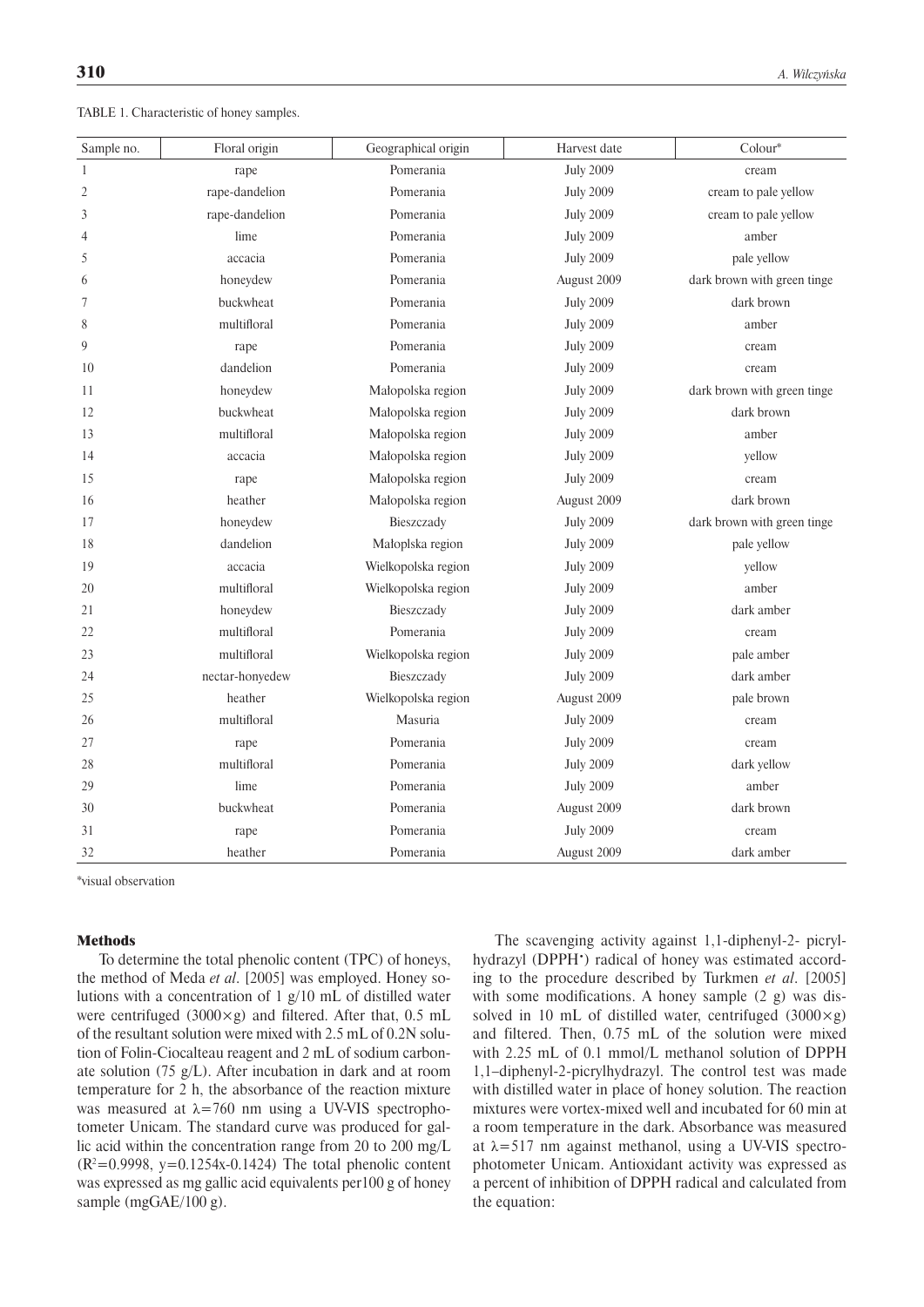# $AA[\%]=(Abs_{\text{contr}}-Abs_{\text{sample}})/Abs_{\text{contr}} \times 100\%.$

The antioxidant activity of honey samples in the reaction with stable ABTS radical cation was determined according to Baltrusaityte et al. [2007]. ABTS<sup>\*\*</sup> was obtained in the reaction of a 2 mmol/L stock solution of 2,2'-azinobis-(3-ethylbenzothiazoline-6-sulfonic acid) diammonium salt in phosphate-buffered saline with potassium persulfate. The mixture was left to stand for 24 h. Prior to analysis the ABTS<sup>+</sup> solution was diluted with phosphate buffer saline to produce a solution with absorbance of  $0.80 \pm 0.03$  at  $\lambda$ =734 nm. A honey sample (2 g) was dissolved in 10 mL of distilled water, centrifuged  $(3000 \times g)$  and filtered. Then, 0.1 mL of the solution were mixed with 6 mL of ABTS•+ solution, vortex-mixed well and after 15 min absorbance was measured at a wavelength of 734 nm. The control test was made with distilled water in place of honey solutions. Antioxidant activity was expressed as percent inhibition of ABTS<sup>++</sup>, calculated from the same equation as for DPPH.

# Statistical analysis

Correlation coefficients (r) to determine correlations between particular parameters were calculated using MS Excel Software (CORRELATION statistical function).

## RESULTS AND DISSCUSION

Thirty-two honey samples of different floral origin were analysed in order to assess their antioxidant activity and find relationship between the antioxidant activity and the total phenolic content. The results obtained showed (Table 2) that all the samples tested were antioxidantively active, however

|  |  | TABLE 2. Total phenolics content, radical scavenging activity and antioxidant activity of the analysed Polish honeys. |  |  |  |  |  |  |
|--|--|-----------------------------------------------------------------------------------------------------------------------|--|--|--|--|--|--|
|--|--|-----------------------------------------------------------------------------------------------------------------------|--|--|--|--|--|--|

| Sample no.     | Floral origin   | Total phenolics content<br>(mgGAE/100 g) | Radical scavenging activity<br>DPPH $(\%)$ | Antioxidant activity<br>ABTS $(\%)$ |
|----------------|-----------------|------------------------------------------|--------------------------------------------|-------------------------------------|
| $\mathbf{1}$   | rape            | 33.42                                    | 43.91                                      | 12.80                               |
| $\sqrt{2}$     | rape-dandelion  | 32.33                                    | 39.45                                      | 15.02                               |
| 3              | rape-dandelion  | 37.42                                    | 56.24                                      | 15.30                               |
| 4              | lime            | 47.14                                    | 63.48                                      | 17.80                               |
| 5              | accacia         | 40.55                                    | 25.58                                      | 12.93                               |
| 6              | honeydew        | 64.59                                    | 83.51                                      | 9.60                                |
| $\overline{7}$ | buckwheat       | 110.41                                   | 68.88                                      | 22.11                               |
| 8              | multifloral     | 45.98                                    | 42.53                                      | 17.66                               |
| 9              | rape            | 35.87                                    | 43.14                                      | 20.86                               |
| 10             | dandelion       | 45.44                                    | 48.23                                      | 16.97                               |
| 11             | honeydew        | 71.88                                    | 79.51                                      | 22.81                               |
| 12             | buckwheat       | 87.28                                    | 56.39                                      | 19.05                               |
| 13             | multifloral     | 53.05                                    | 71.03                                      | 11.96                               |
| 14             | accacia         | 32.54                                    | 35.90                                      | 2.78                                |
| 15             | rape            | 41.17                                    | 55.16                                      | 26.43                               |
| 16             | heather         | 109.53                                   | 100.00                                     | 21.42                               |
| 17             | honeydew        | 67.13                                    | 73.33                                      | 19.34                               |
| 18             | dandelion       | 63.02                                    | 46.03                                      | 13.99                               |
| 19             | accacia         | 39.99                                    | 27.14                                      | 2.29                                |
| 20             | multifloral     | 45.25                                    | 43.97                                      | 12.21                               |
| 21             | honeydew        | 58.24                                    | 72.54                                      | 24.43                               |
| 22             | multifloral     | 37.05                                    | 40.95                                      | 11.70                               |
| 23             | multifloral     | 43.11                                    | 48.73                                      | 4.83                                |
| 24             | nectar-honyedew | 71.84                                    | 23.81                                      | 21.63                               |
| 25             | heather         | 189.52                                   | 100.00                                     | 23.41                               |
| 26             | multifloral     | 44.93                                    | 56.83                                      | 22.65                               |
| 27             | rape            | 27.84                                    | 59.25                                      | 16.72                               |
| 28             | multifloral     | 44.23                                    | 78.47                                      | 23.15                               |
| 29             | lime            | 45.46                                    | 65.66                                      | 27.33                               |
| 30             | buckwheat       | 180.07                                   | 100.00                                     | 30.55                               |
| 31             | rape            | 17.57                                    | 39.15                                      | 16.72                               |
| 32             | heather         | 164.28                                   | 100.00                                     | 31.51                               |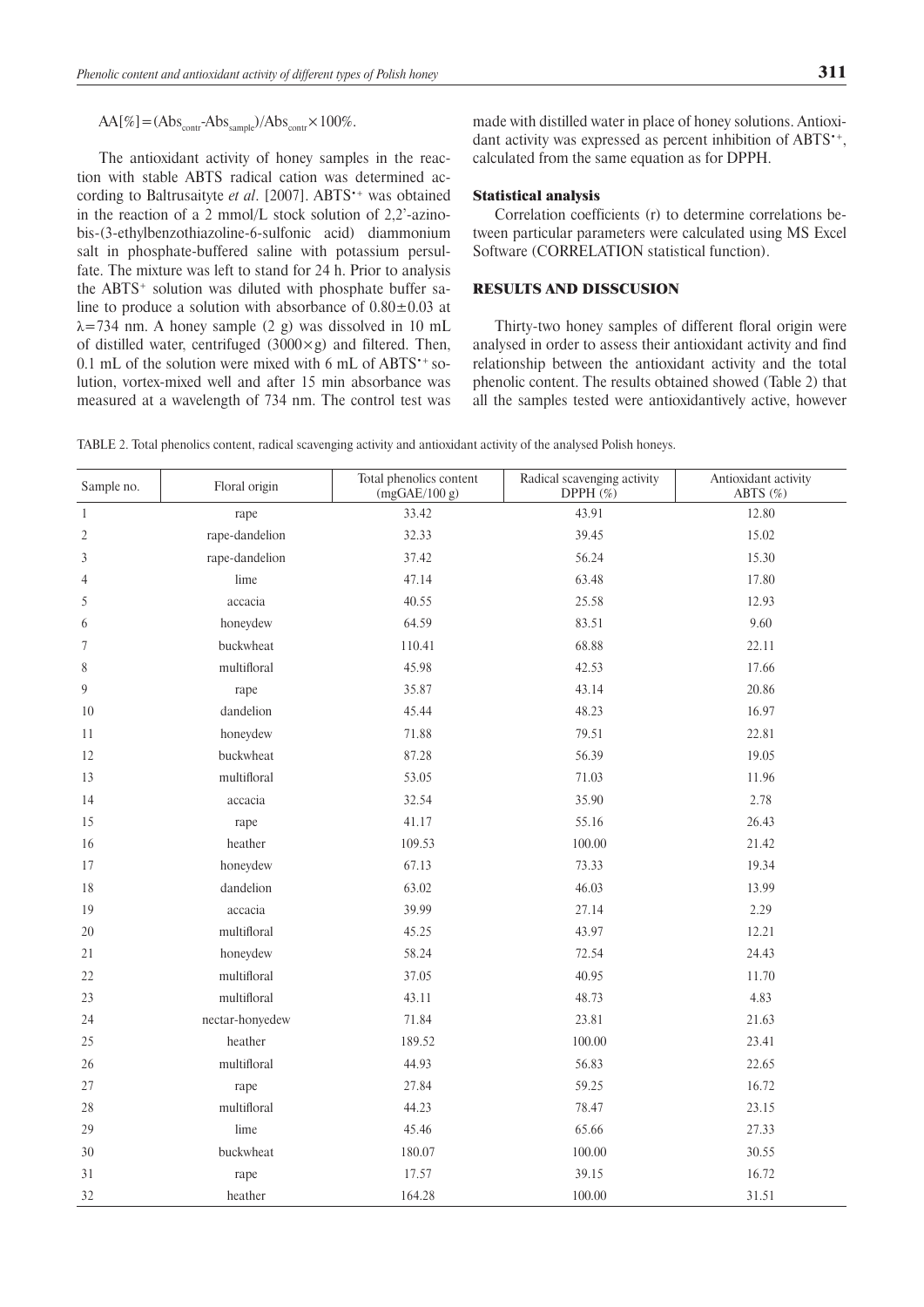the total phenolic content, free radical scavenging activity and antioxidant activity varied greatly among the honey types.

The total phenolic content varied from 17.57 mg GAE/100 g (sample 31, rape honey) to 189.52 mg GAE/100 g (sample 25, heather honey). General observation can be made that dark honeys (heather and buckwheat, samples: 7, 12, 16, 25, 30, 32) were characterised by considerably higher phenolic content than the other samples. The phenolic content in pale honeys (rape, acacia, samples: 1, 2, 3, 5, 14, 15, 27, 31) was *ca*. 40 mg GAE/100 g, while in dark honey it was significantly  $(p=0.05)$  higher. This trend was generally similar to the relationship found for some Slovenian, Burkina Faso and Italian honeys [Bertoncelj *et al*., 2007; Blasa *et al*., 2006; Meda *et al*., 2005].

The radical scavenging activity of honey varied from 23.81% to 100% in the DPPH• reaction system. The results of DPPH radical scavenging activity showed that dark honeys tended to be highly active in the reaction with DPPH•: in samples 16, 25, 32 (heather honey) and 30 (buckwheat honey) the radical scavenging activity, calculated as percent of inhibition, reached 100%. The lowest radical scavenging activity, at a level of *ca.* 25%, was reported for two samples of acacia honeys  $(5, 19)$  and nectar-honeydew honey (sample 24).

In the ABTS<sup>+</sup> reaction system the radical scavenging activity of honeys was much lower than in the DPPH<sup>•</sup> reaction system and varied between 2.29% and 31.51%. The lowest radical scavenging activity was determined for sample 19 (acacia honey), and the highest one for sample 32 (heather honey). Generally we found that honey samples, which were more effective in the DPPH<sup>•</sup> reaction system, showed higher inhibition in the ABTS<sup>\*+</sup> system, too.

It is very difficult to compare the results obtained with findings of other researchers because of differences in typical types of honeys and way of results' presentation, but the relationships observed are similar. Most of the workers noticed a relationship between colour and antioxidant activity of honey samples. Usually the dark honeys (forest, honeydew, buckwheat) had the highest antioxidant activity and the pale honeys (*i.e.* acacia honeys) had the lowest antioxidant activity [Beretta *et al*., 2005; Bertoncelj *et al*., 2007].

The correlation between phenolics content and antioxidant activity of the honey samples examined is presented in Table 3. Statistical analysis showed that there was a strong positive correlation between the antioxidant activity and total phenolic content ( $r=0.74$  for TPC/DPPH $\cdot$ ,  $r=0.55$  for TPC/ABTS $\cdot$ <sup>+</sup>,

TABLE 3. Correlation between total phenolics content, radical scavenging activity and antioxidant activity of the analysed Polish honeys (correlation coefficients (r) value).

|                                                       | <b>Phenolics</b>         | Radical       | Radical                     |
|-------------------------------------------------------|--------------------------|---------------|-----------------------------|
|                                                       | content                  | scavening     | scavening                   |
|                                                       | $(mg \text{ GAE}/100 g)$ | activity DPPH | activity ABTS <sup>++</sup> |
| Phenolics content<br>$(mg \text{ GAE}/100 g)$         |                          | 0.74          | 0.55                        |
| Radical<br>scavening activity<br><b>DPPH</b>          | 0.74                     |               | 0.59                        |
| Radical<br>scavening activity<br>$ABTS$ <sup>++</sup> | 0.55                     | 0.59          |                             |
|                                                       |                          |               |                             |

p=0.05). This means that phenolics are one of the main components responsible for the antioxidant activity of honeys. This correlation was in agreement with the findings of other authors. Meda *et al*. [2005] found that correlation between

radical scavenging activity and the total phenolic content was at a level of  $p=0.5$ , while other authors found it stronger [Bertoncelj *et al*., 2007, Berreta *et al*., 2005, Blasa *et al*., 2006]. The linear correlation between two assays  $(r=0.59, p=0.05)$ was observed. A stronger correlation  $(r=0.715)$  between the antioxidant activity determined with DPPH $\cdot$ and ABTS $\cdot$ + radicals was observed by Baltrusaityte *et al*. [ 2007]. The differences in the antioxidant activity of honeys suggest that the kinetics of radical scavenging reaction in the two systems may differ significantly. The time of incubation may influence the scavenging efficiency as well. These assumptions provide interesting ideas for further investigation, for instance aiming at standardization of methods for the evaluation of antioxidant properties of honeys or at finding potential relationships between honeys antioxidant activity and their floral origin.

### **CONCLUSIONS**

In the present study we showed that all the honey samples contained phenolic compounds and possessed antioxidant activity. The total phenolic content and antioxidant activity varied between honey types. The highest total phenolic content and antioxidant activity were determined for dark honeys: buckwheat, honeydew and heather honeys, while the pale honeys showed a lower antioxidant activity and total phenolic content. A significant positive correlation was found between the total phenolic content and antioxidant activity of the honeys.

### ACNOWLEDGMENTS

This work was supported by the State Committee for Scientific Research (KBN) within the project 2065/B/P01/2009/36.

### REFERENCES

- 1. Aljadi A.M., Kamaruddin M.Y., Evaluation of the phenolic contents and antioxidants capacities of two Malaysian floral honeys. Food Chem., 2004, 85, 513–518.
- 2. Al-Mamary M., Al-Meeri A., Al-Habori M., Antioxidant activities and total phenolics of different types of honey. Nutr. Research, 2002, 22,1041–1047.
- 3. Baltrusaityte V., Venskutonis P.R., Ceksteryt V., Radical scavenging activity of different floral origin honey and beebread phenolic extracts. Food Chem., 2007, 101, 502–514.
- 4. Beretta G., Granata P., Ferrero M., Orioli M., Facino R.M., Standardization of antioxidant properties of honey by a combination of spectrophotometric/fluorometric assays and chemometrics. Anal. Chim. Acta, 2005, 533, 180–191.
- 5. Bertoncejl J., Dobersek U., Jamnik M., Golob T., Evaluation of the phenolic content, antioxidant activity and colour of Slovenian honey. Food Chem., 2007, 105, 822–828.
- 6. Blasa M., Candiracci M., Accorosi A., Piacentini M. P., Albertini M.C., Piatti E., Raw Millefiori honey is packed full of antioxidants. Food Chem., 2006, 97, 217–222.